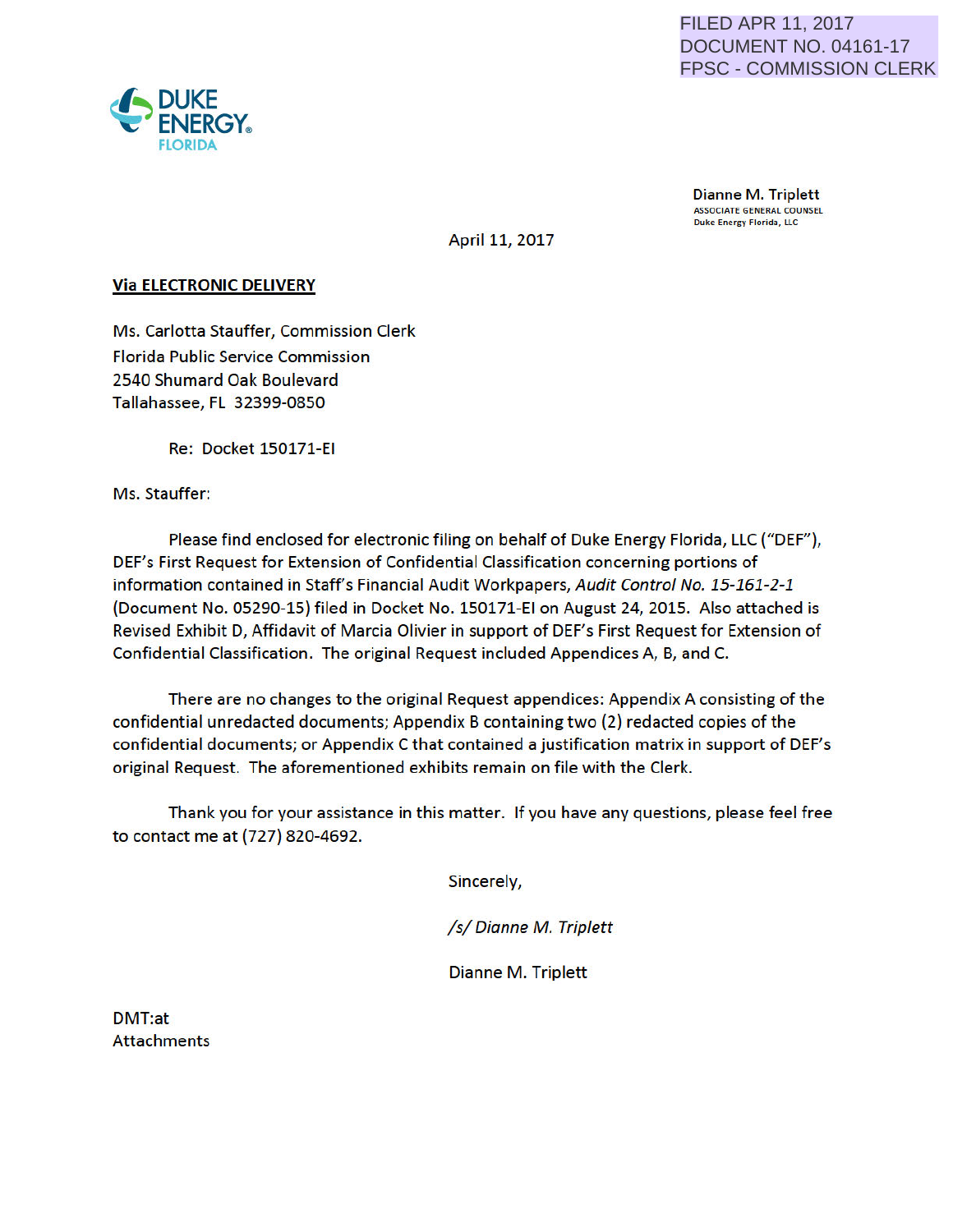### **BEFORE THE FLORIDA PUBLIC SERVICE COMMISSION**

| In re: Petition of Duke Energy Florida, Inc.      | Docket No. 150148-EI |
|---------------------------------------------------|----------------------|
| For Approval to Include In Base Rates the Revenue |                      |
| Requirement for the CR3 Regulatory Asset          |                      |
| In re: Petition of Duke Energy Florida, Inc.      | Docket No. 150171-EI |
| For Issuance of a Nuclear Asset Recovery          |                      |
| <b>Financing Order</b>                            | Submitted for Filing |

April 11, 2017

# **DUKE ENERGY FLORIDA, LLC'S FIRST REQUEST FOR EXTENSION OF CONFIDENTIAL CLASSIFICATION**

Duke Energy Florida, LLC, ("DEF" or "Company"), pursuant to Section 366.093, Florida Statutes (F.S.), and Rule 25-22.006, Florida Administrative Code (F.A.C.), hereby submits its First Request for Extension of Confidential Classification of certain information provided to the Florida Public Service Commission ("FPSC" or "Commission") Staff ("Staff") during the FPSC's Financial Audit in the above-referenced DEF dockets (Audit Control No. 15-161-2-1), including portions of DEF's Responses to Audit Document Requests, specifically certain information contained in Staff's audit workpapers (Document No. 05290-15). In support of this Request, DEF states as follows:

1. On August 24, 2015, DEF filed a request for confidential classification of information contained in Staff's financial audit workpapers.

2. The Commission granted DEF's Request for Confidential Classification in Order No. PSC-15-0490-CFO-EI, dated October 20, 2015, therefore, this request is timely. The financial audit workpapers were granted confidential classification because they contain proprietary and confidential business information which the Company does not disclose to the public, including sensitive business information, such as contractual, financial, vendor and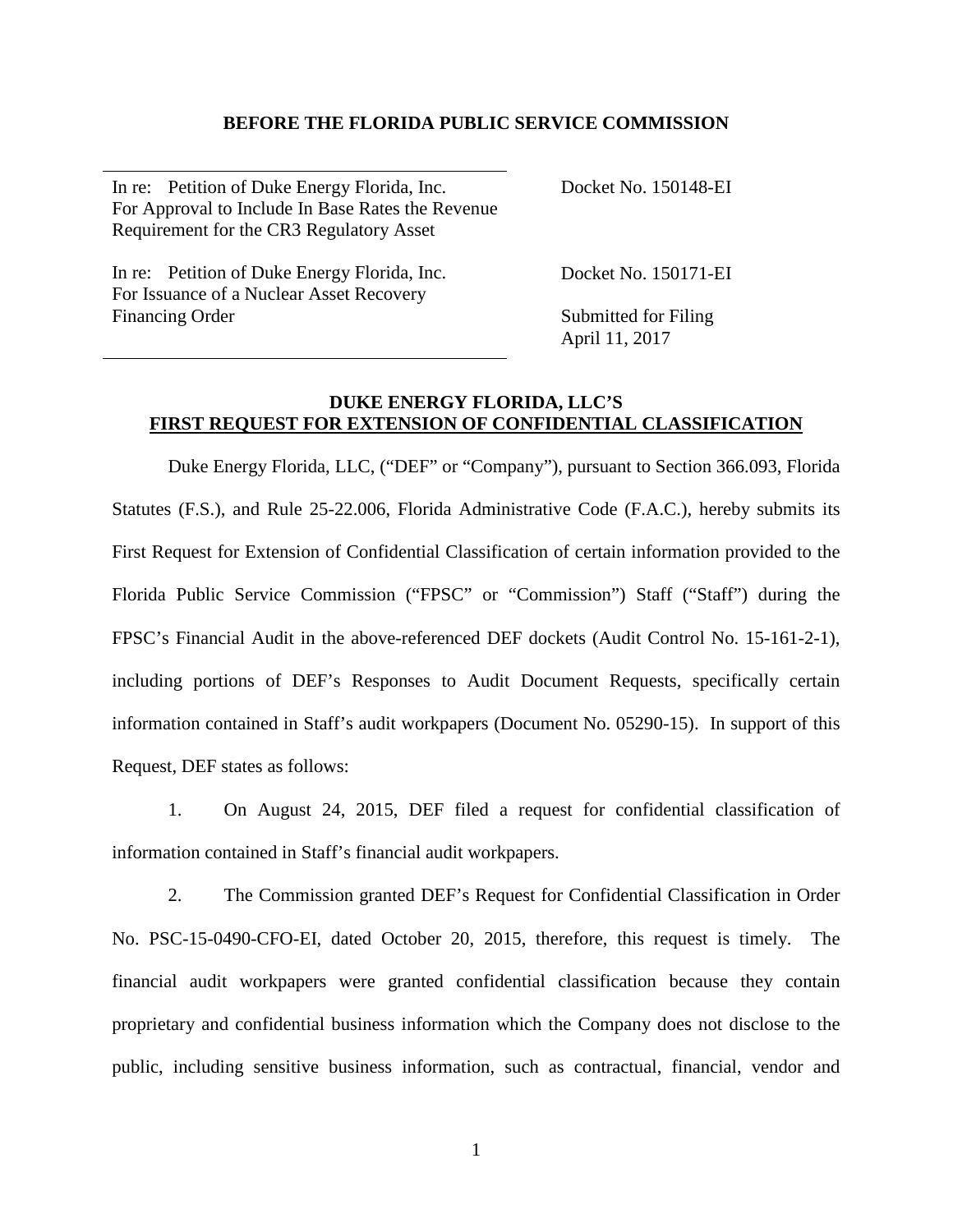employee information, the disclosure of which would harm the Company's competitive business interests and in many cases would violate contractual confidentiality clauses. The Company continues to treat the information contained in the financial audit workpapers as confidential and does not disclose it to the public. Pursuant to section 366.093(3), Florida Statutes, this information is proprietary confidential business information.

3. The financial audit work papers, as explained in the Company's Seventh Request for Confidential Classification filed with the Commission on October 20, 2015, Document Number 05288-15, hereby incorporated with all exhibits by reference, contains proprietary confidential business information. Also included in support of this Request is the affidavit of Marcia Olivier.

4. The Company continues to treat the information contained in the financial audit workpapers as confidential and does not disclose it to the public, its competitors, or those employees within the Company who do not need the information to perform their duties for the Company. See Affidavit of Marcia Olivier ¶ 4. Public disclosure of the confidential portions of the financial audit work papers would harm the Company's competitive business interests and in many cases would violate contractual confidentiality clauses. Public disclosure would also violate DEF's employees' and contractors' individual right to privacy. Specifically, this information includes sensitive business information, such as contractual, financial, vendor and employee information. See Olivier affidavit, ¶ 2. The release of this information would adversely impact DEF's competitive business interests if disclosed to the public. See Olivier affidavit at ¶¶ 2-3.

5. In Order No. PSC-15-0490-CFO-EI the Commission found that the financial audit workpapers contain proprietary confidential business information exempt from disclosure under

2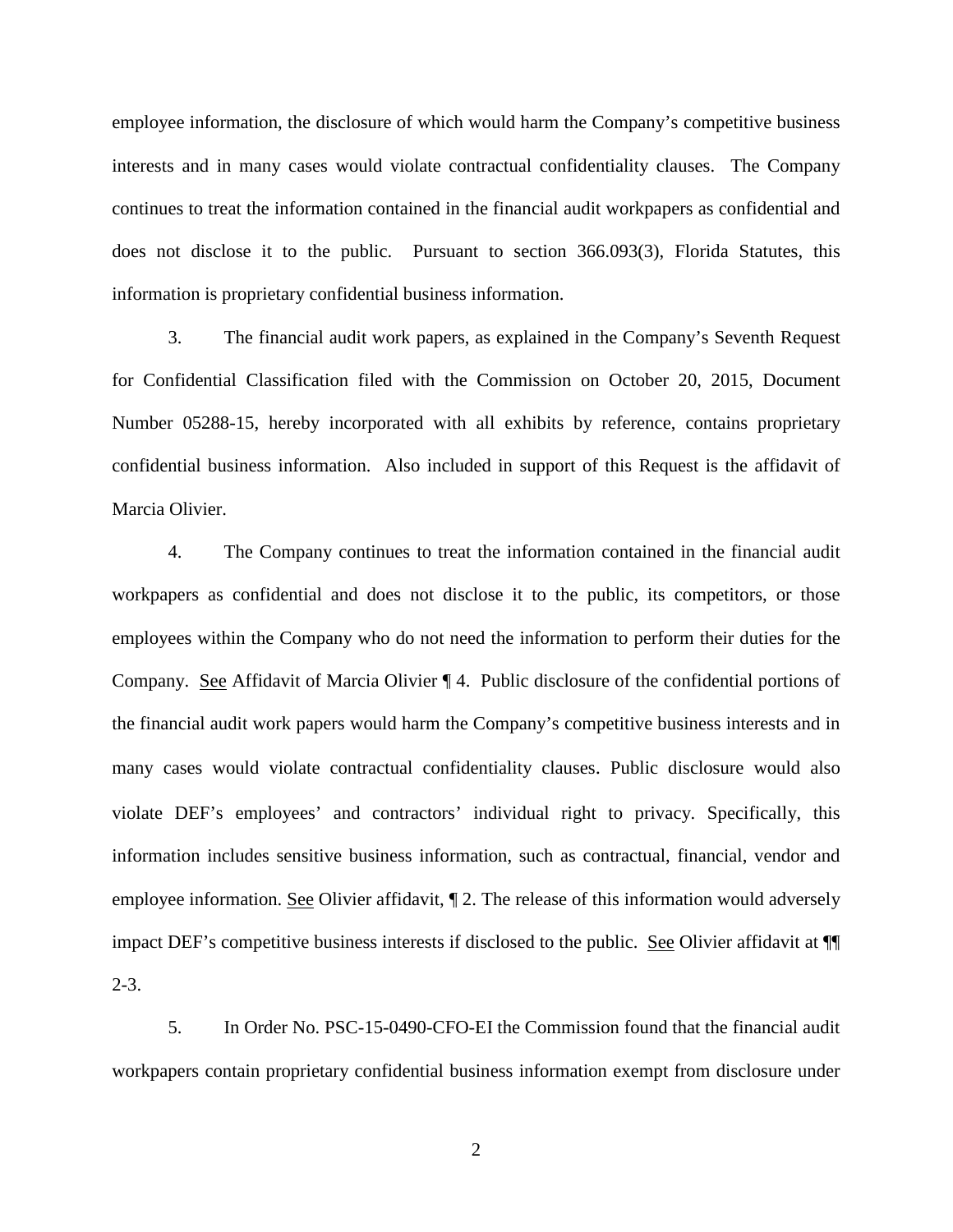the public records law pursuant to section 366.093(3), Florida Statutes. Thus, the Commission is not required to engage in any further analysis or review such as weighing the potential harm to the Company of disclosure of this information.

6. DEF has kept confidential and has not publicly disclosed the confidential information at issue here. See Olivier affidavit, ¶ 4. Absent such measures, DEF would run the risk that sensitive business information regarding what it is willing to pay for certain goods and services, as well as what the Company is willing to accept as payment for certain goods and/or services, would be made to available to the public and, as a result, other potential suppliers, vendors, and/or purchasers of such services could change their position in future negotiations with DEF. See id. at  $\P$  2. Without DEF's measures to maintain the confidentiality of this sensitive information, the Company's efforts to obtain competitive contracts and to obtain competitively priced goods and services would be undermined. See id. at ¶ 2. Any such disclosure would also violate individual employees' and contractors' rights to privacy and impair the Company's competitive business interests. See id. at ¶ 3. Without DEF's measures to maintain the confidentiality of this personal information, the Company's efforts to obtain talented employees could be undermined. See id. at ¶ 3.

7. Upon receipt of this confidential information, strict procedures are established and followed to maintain the confidentiality of the information provided, including restricting access to those persons who need the information to assist the Company. See id. at ¶ 4. At no time since receiving the information in question has the Company publicly disclosed that information; the Company has treated and continues to treat the information at issue as confidential. See id. Nothing has changed since Order No. PSC-15-0490-CFO-EI to render this information stale or public, such that continued confidential treatment would no longer be appropriate. See id.

#### **CONCLUSION**

3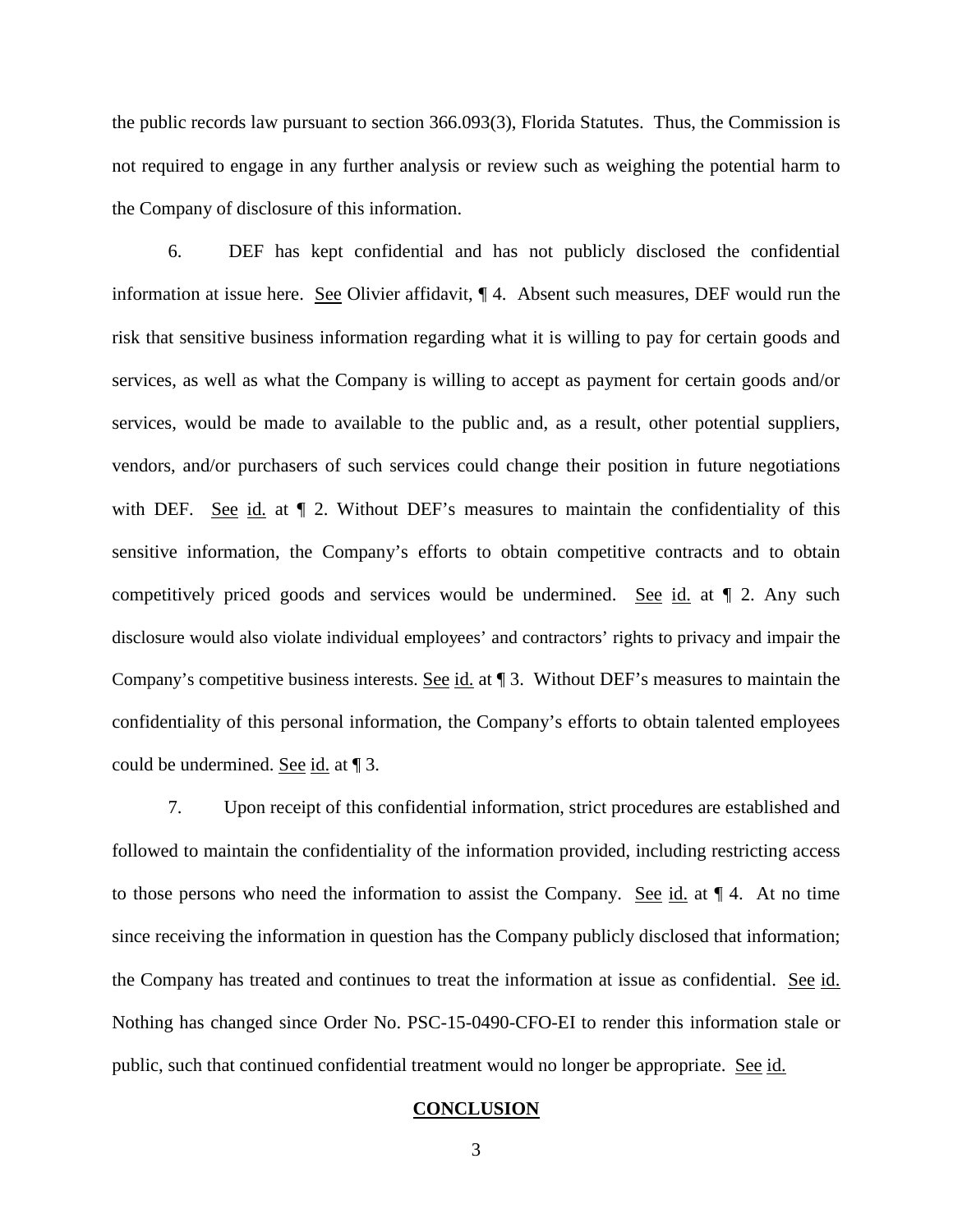The competitive, confidential information at issue in this request fits the statutory definition of proprietary confidential business information under Section 366.093, Florida Statutes, and Rule 25-22.006, Florida Administrative Code, as the Commission found in Order No. PSC-15-0490-CFO-EI. As discussed herein, the Company continues to treat this information as confidential and has taken all necessary steps to protect it from public disclosure. Therefore, the Commission should extend the confidential treatment of this information.

WHEREFORE, DEF respectfully requests that the hedging audit work papers, Document No. 05290-15 determined by the Commission to be confidential and exempt from public disclosure in Order No. PSC-15-0490-CFO-EI, continue to be classified as confidential and exempt from public disclosure for the reasons set forth above.

RESPECTFULLY SUBMITTED this 11<sup>th</sup> day of April, 2017.

*/s/ Dianne M. Triplett*

 Dianne M. Triplett Associate General Counsel Matthew R. Bernier Senior Counsel Duke Energy Florida, LLC Post Office Box 14042 St. Petersburg, Florida 33733-4042 Telephone: 727-820-4692

 Email: [dianne.triplett@duke-energy.com](mailto:dianne.triplett@duke-energy.com)  [matthew.bernier@duke-energy.com](mailto:matthew.bernier@duke-energy.com) 

Attorneys for DUKE ENERGY FLORIDA, LLC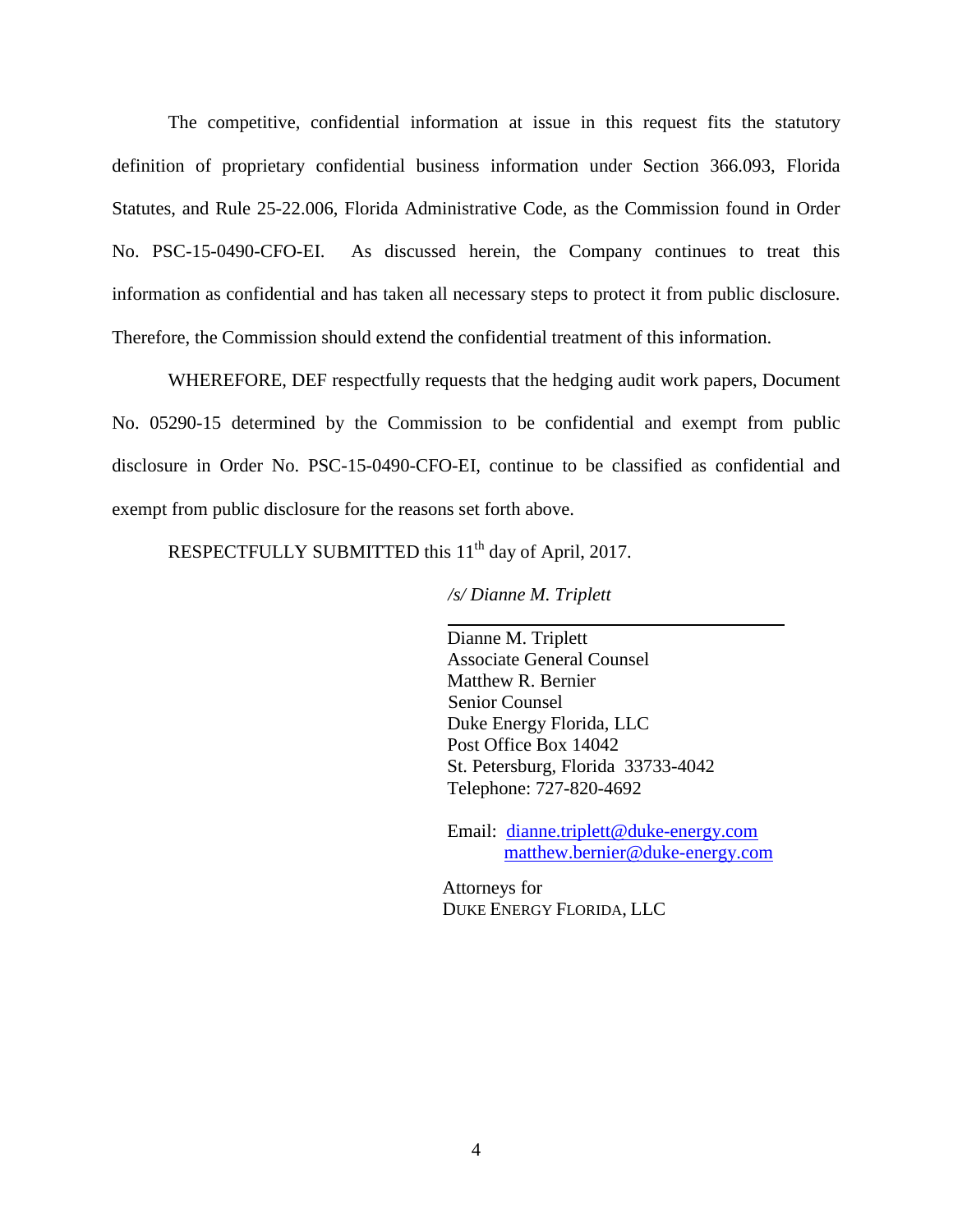# **BEFORE THE FLORIDA PUBLIC SERVICE COMMISSION**

In re: Petition of Duke Energy Florida, Inc. For Approval to Include In Base Rates the Revenue Requirement for the CR3 Regulatory Asset

Docket No. 150148-EI

In re: Petition of Duke Energy Florida, Inc. For Issuance of a Nuclear Asset Recovery Financing Order

Docket No. 150171-EI

### **AFFIDAVIT OF MARCIA OLIVIER IN SUPPORT OF DUKE ENERGY FLORIDA'S FIRST REQUEST FOR EXTENSION OF CONFIDENTIAL CLASSIFICATION**

#### STATE OF FLORIDA

### COUNTY OF PINELLAS

BEFORE ME, the undersigned authority duly authorized to administer oaths, personally appeared Marcia Olivier, who being first duly sworn, on oath deposes and says that:

 1. My name is Marcia Olivier. As the Director of Rates and Regulatory Planning, I am responsible, along with the other members of the section, for calculating and itemizing Duke Energy Florida's (hereinafter "DEF" or the "Company") total CR3 regulatory asset value consistent with the Revised and Restated Stipulation and Settlement Agreement ("RRSSA"). I am over the age of 18 years old and I have been authorized by the Company to give this affidavit in the above-styled proceeding on DEF's behalf and in support of DEF's First Request for Extension of Confidential Classification regarding the documents produced in response to Audit Control No. 15-161-2-1, i.e., Staff's audit workpapers (Document No. 05290-15) (hereinafter the "Request"). The facts attested to in my affidavit are based upon my personal knowledge.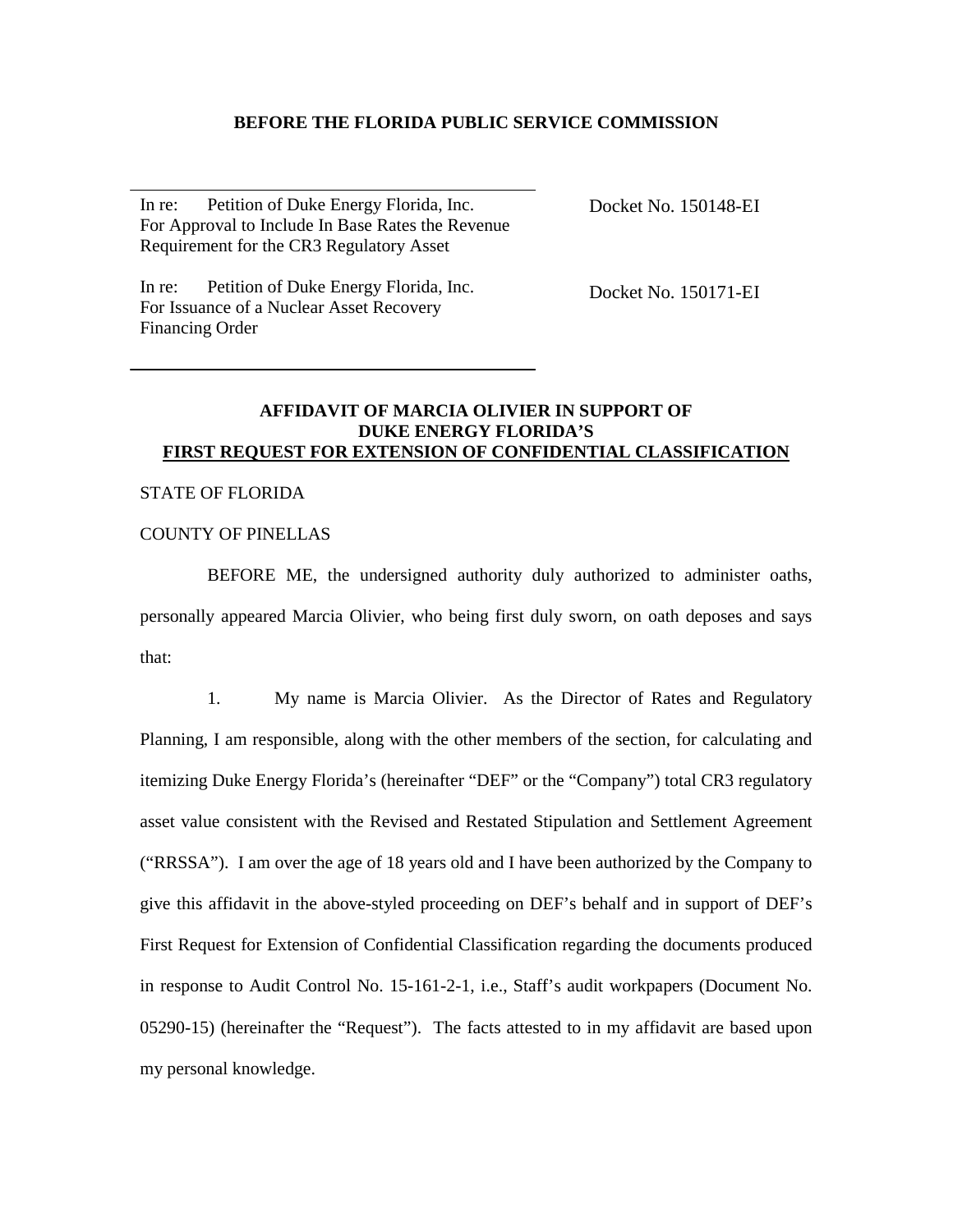2. DEF is seeking an extension of confidential classification of Staff's financial audit workpapers because they contain contractual, financial, DEF employee, and vendor information, the disclosure of which would impair DEF's competitive business interests. DEF is requesting confidential classification of these documents because portions of these documents contain confidential contractual data, including pricing agreements, payment information and other financial and contractual terms of both DEF and third-party companies, the release of which would impair DEF's competitive business interests. The disclosure of this information would compromise DEF's competitive business interests and in certain instances violate contractual confidentiality provisions with DEF's vendors.

 3. The confidential workpapers at issue also contain personal employee information and personal contractor information that are considered sensitive business information, the disclosure of which would violate individual employees' and contractors' rights to privacy and impair the Company's competitive business interests. Specifically, the confidential documents at issue contain employee names, coupled with reimbursement information (e.g., travel costs, materials, meal and lodging reimbursements), that if publicly disclosed would violate the employees' right to privacy. Moreover, disclosure of this information would impair DEF's competitive business interests by signaling to its employees (and those whom DEF may seek to employee) that DEF is unable to maintain the privacy of its employees. This could result in DEF being viewed as a less desirable place to work versus competitors for talented employees that can protect employee information, ultimately resulting in DEF either not being able to attract or retain qualified employees, or being forced to overcompensate such employees to the detriment of DEF and its customers.

4. With respect to the information at issue in this request, DEF has kept confidential and has not publicly disclosed such confidential information and agreements. Strict procedures are established and followed to maintain the confidentiality of the terms of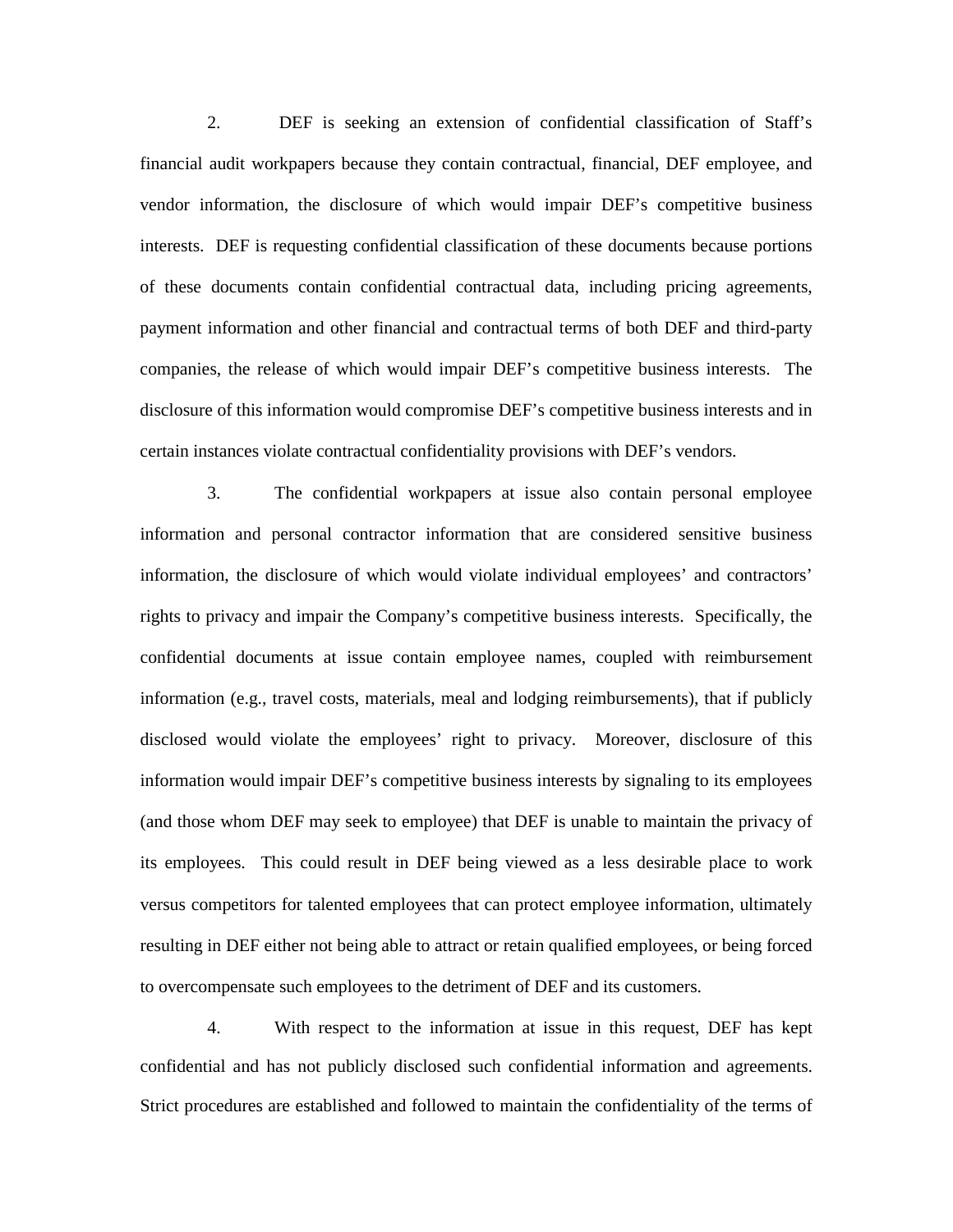the agreements and information provided, including restricting access to those persons who need the information to assist the Company, and restricting the number of, and access to the information and documents. The Company has treated and continues to treat the information and documents at issue as confidential. Nothing has changed since the Commission granted DEF's original Request for Confidential Classification to render it stale or public information. Accordingly, the confidential treatment of this information should be continued.

5. This concludes my affidavit.

Further affiant sayeth not.

Dated the  $\sqrt{\frac{O}{\text{day of April}}}$ , 2017.

*&4 c/u oiww.* 

Marcia Olivier Director of Rates and Regulatory Planning Rates and Regulatory Strategy Department Duke Energy Florida, LLC 299 First avenue North St. Petersburg, FL 33701

THE FOREGOING INSTRUMENT was sworn to and subscribed before me this  $\dot{Q}$  day of April, 2017 by Marcia Olivier. She is <u>personally known to me</u>, or has produced her<br>driver's license, or her as identification.  $\frac{1}{\sqrt{1-\frac{1}{\sqrt{1-\frac{1}{\sqrt{1-\frac{1}{\sqrt{1-\frac{1}{\sqrt{1-\frac{1}{\sqrt{1-\frac{1}{\sqrt{1-\frac{1}{\sqrt{1-\frac{1}{\sqrt{1-\frac{1}{\sqrt{1-\frac{1}{\sqrt{1-\frac{1}{\sqrt{1-\frac{1}{\sqrt{1-\frac{1}{\sqrt{1-\frac{1}{\sqrt{1-\frac{1}{\sqrt{1-\frac{1}{\sqrt{1-\frac{1}{\sqrt{1-\frac{1}{\sqrt{1-\frac{1}{\sqrt{1-\frac{1}{\sqrt{1-\frac{1}{\sqrt{1-\frac{1}{\sqrt{1-\frac{1}{\sqrt{1-\frac{1$ 



(AFFIX NOTARY SEAL)

Arcohma (Prinied Name)

NOTARY PUBLIC, STATE OF FLORJDA

 $\frac{3}{2}$   $\frac{23}{20}$   $\frac{18}{2}$ <br>(Commission Expiration Date)

 $FFIOS231$ 

(Serial Number, if any)